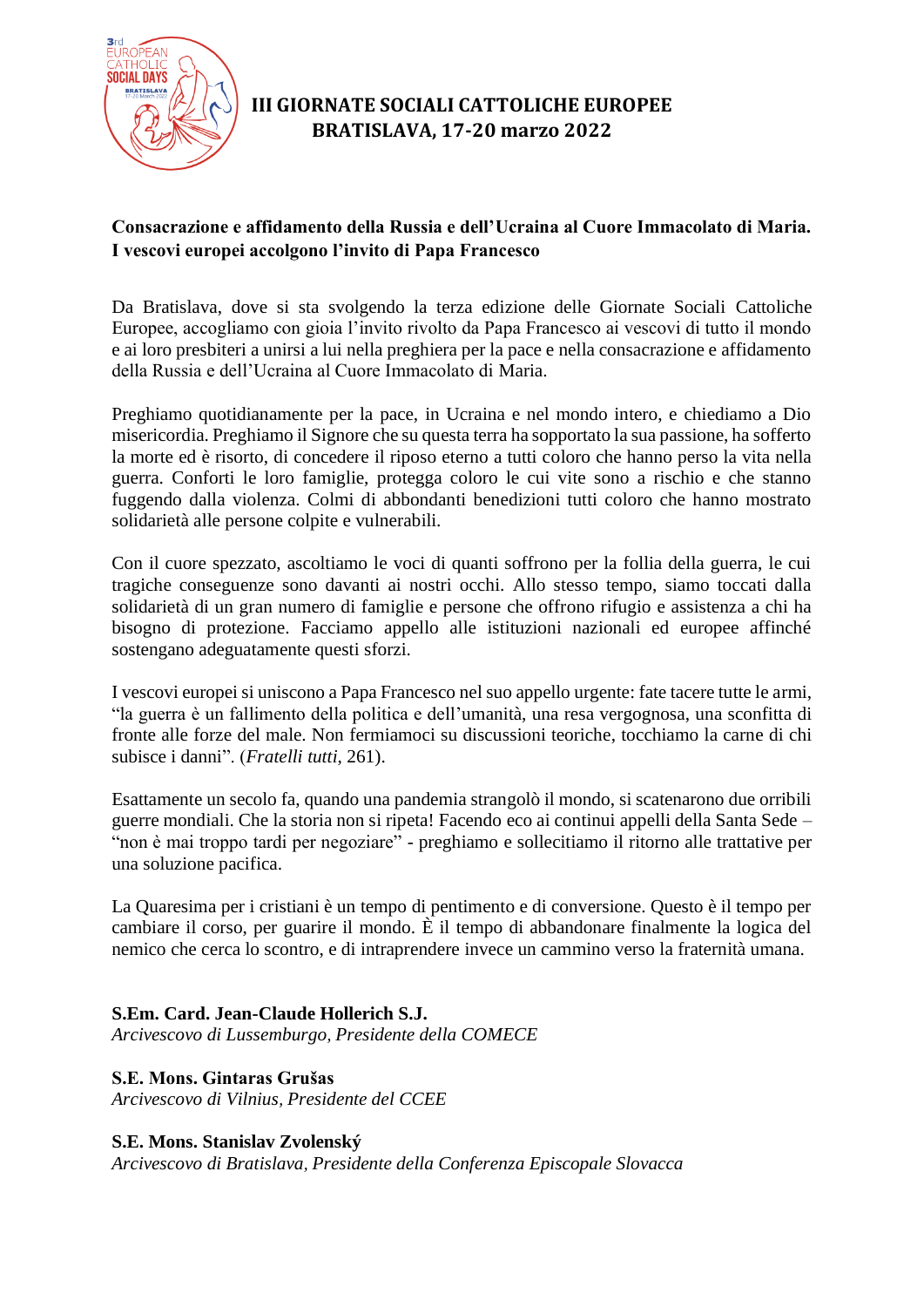#### **Consecration and entrustment of Russia and Ukraine to the Immaculate Heart of Mary. European bishops accept Pope Francis' invitation**

From Bratislava, where the third edition of the European Catholic Social Days is taking place, we joyfully welcome Pope Francis' invitation to bishops around the world and their priests to join him in praying for peace and in consecrating and entrusting Russia and Ukraine to the Immaculate Heart of Mary.

We pray daily for peace, in Ukraine and throughout the world, and we ask God for mercy. We pray to the Lord, who on this earth endured his passion, suffered death and rose again to life, to grant eternal rest to all those who lost their lives in the war. May He comfort their families, protect those whose lives are at risk and those who are fleeing violence. May he fill with abundant blessings all those who have shown solidarity with the affected and the vulnerable.

With a broken heart, we listen to the voices of those who suffer from the madness of war, whose tragic consequences are before our eyes. At the same time, we are touched by the solidarity of a large number of families and individuals who offer shelter and assistance to those in need of protection. We appeal to national and European institutions to adequately support these efforts.

The European bishops join Pope Francis in his urgent appeal: to silence all weapons, "war is a failure of politics and of humanity, a shameful capitulation, a stinging defeat before the forces of evil. Let us not remain mired in theoretical discussions but touch the wounded flesh of the victims." (Fratelli tutti, 261).

Exactly one century ago, when a pandemic strangled the world, two horrific world wars were unleashed. May history not repeat itself! Echoing the Holy See's constant appeals - "it is never too late to negotiate" - we pray and urge a return to negotiations for a peaceful solution.

Lent for Christians is a time of repentance and conversion. This is a time to change course, to heal the world. It is a time to finally abandon the logic of the enemy who seeks confrontation, and to embark instead on a path toward human fraternity.

#### **H. Em. Card. Jean-Claude Hollerich S.J.**

*Archbishop of Luxembourg, COMECE President*

**H.E. Msgr. Gintaras Grušas** *Archbishop of Vilnius, CCEE President*

## **H.E. Msgr. Stanislav Zvolenský** *Archbishop of Bratislava, President of the Slovak Bishops' Conference*